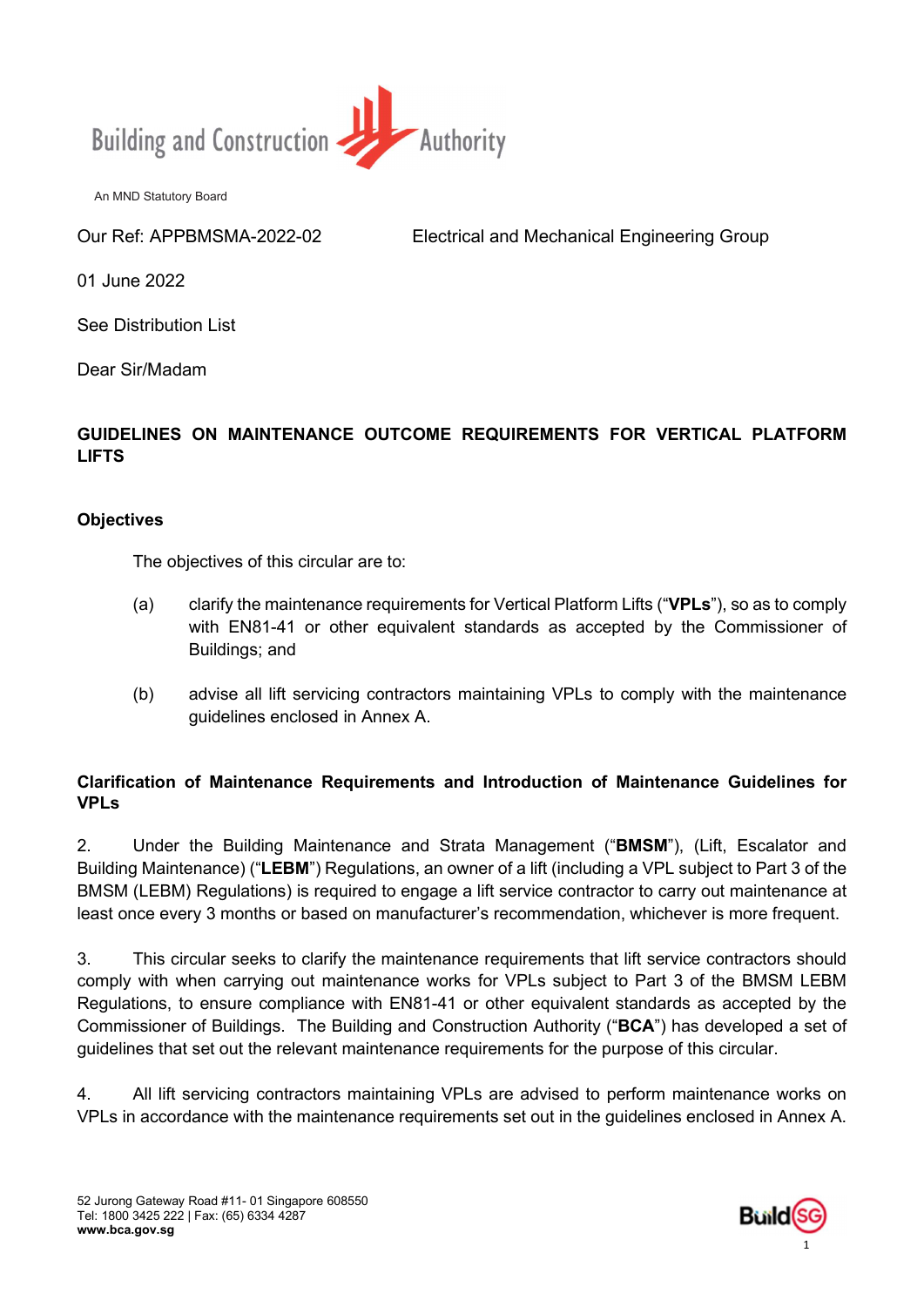

## Feedback and Clarification

5. For further information, feedback or clarification, please submit your enquiry through BCA's Online Feedback Form at https://www.bca.gov.sg/feedbackform or call us at (65)1800-342 5222 (1800- DIAL BCA).

6. Thank you.

Yours faithfully

TEO ORH HAI GROUP DIRECTOR ELECTRICAL AND MECHANICAL ENGINEERING GROUP BUILDING AND CONSTRUCTION AUTHORITY for COMMISSIONER OF BUILDINGS

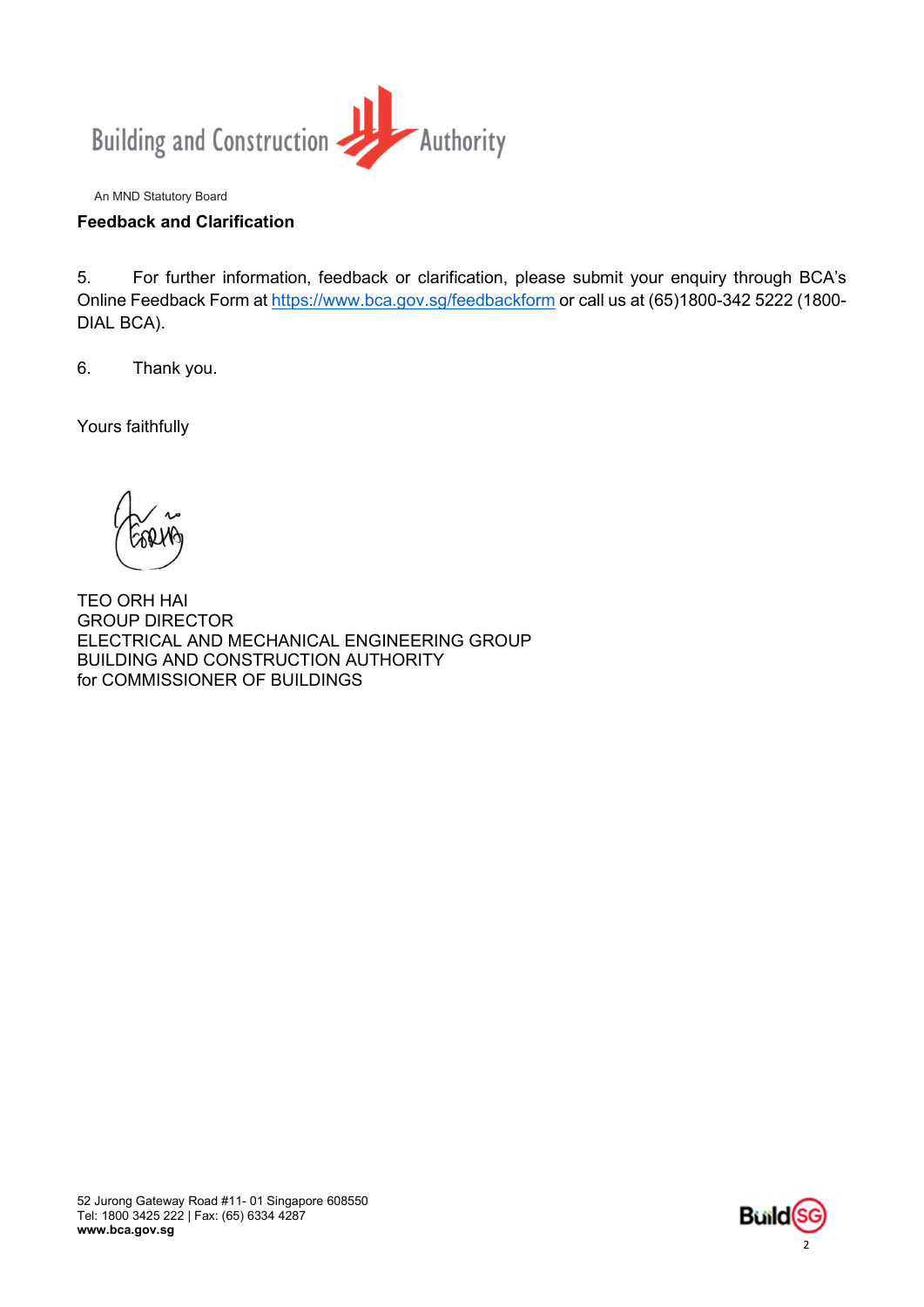

#### DISTRIBUTION LIST

President Association of Consulting Engineers, Singapore

President Association of Property & Facility Managers

President Board of Architects

**Director** Building and Infrastructure Defence Science & Technology Agency

Deputy Chief Executive Officer (Building) Housing & Development Board

President Institution of Engineers, Singapore

**Director** Facilities & Estate Management Division JTC Corporation

**Director** Technical Services Division JTC Corporation

Deputy Chief Executive Infrastructure & Development Land Transport Authority

Director of Infrastructure School Campus Department Ministry of Education

Chief Health Infrastructure Project MOH Holdings Pte Ltd

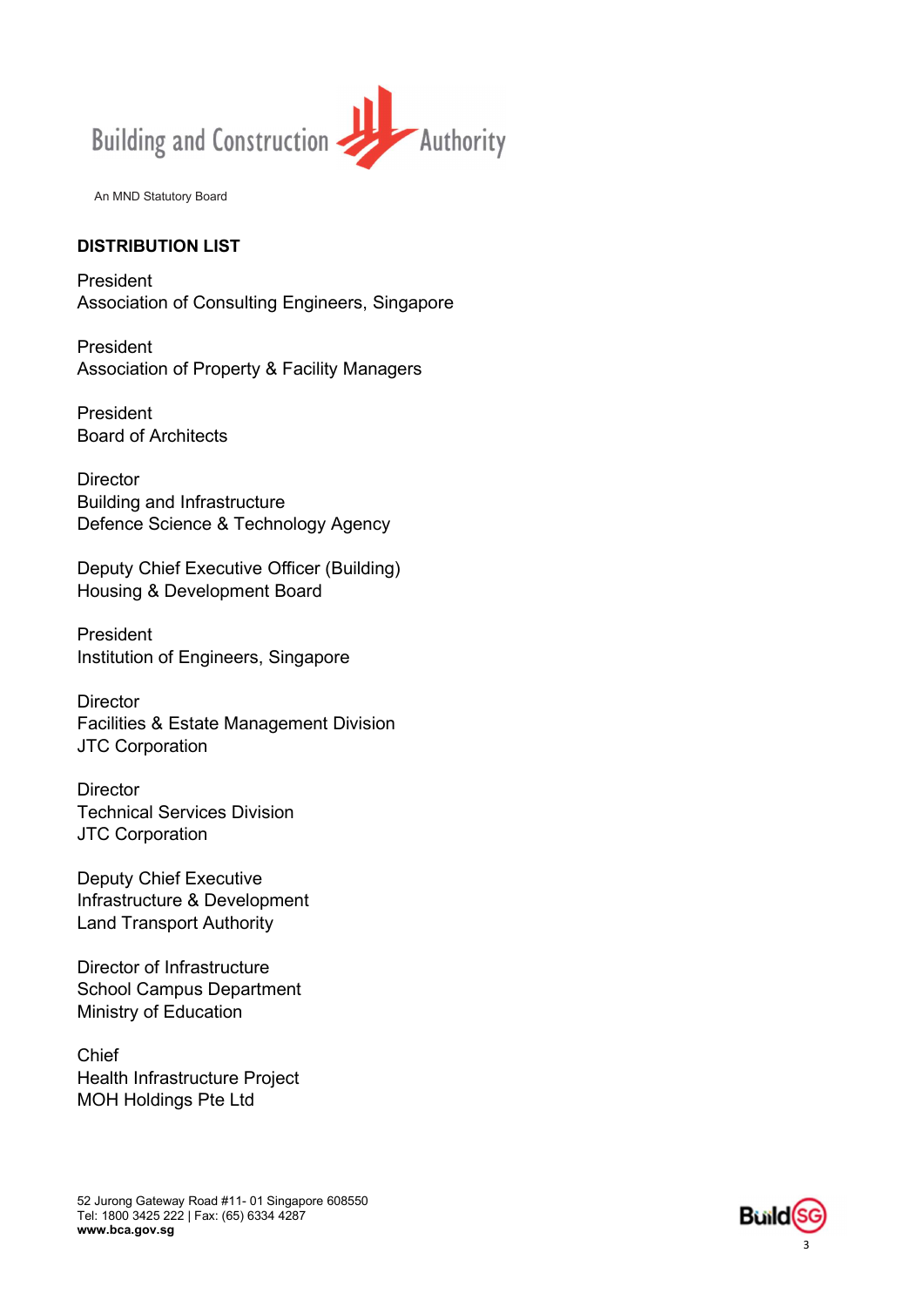

**Director** Procurement and Project Facilitation Department National Environment Agency

**Director** Building & Estates Management People's Association

President Professional Engineers Board, Singapore

**Director** Engineering Development & Procurement Department Public Utilities Board

President Real Estate Developers' Association of Singapore

Deputy Chief Executive Officer Sentosa Development Corporation

President Singapore Contractors Association Limited Construction House

President Singapore Institute of Architects

President Singapore Institute of Surveyors & Valuers

President Singapore Lift & Escalator Contractors & Manufacturers Association

Chief Sport Infrastructure Group Sport Singapore

President Society of Project Management

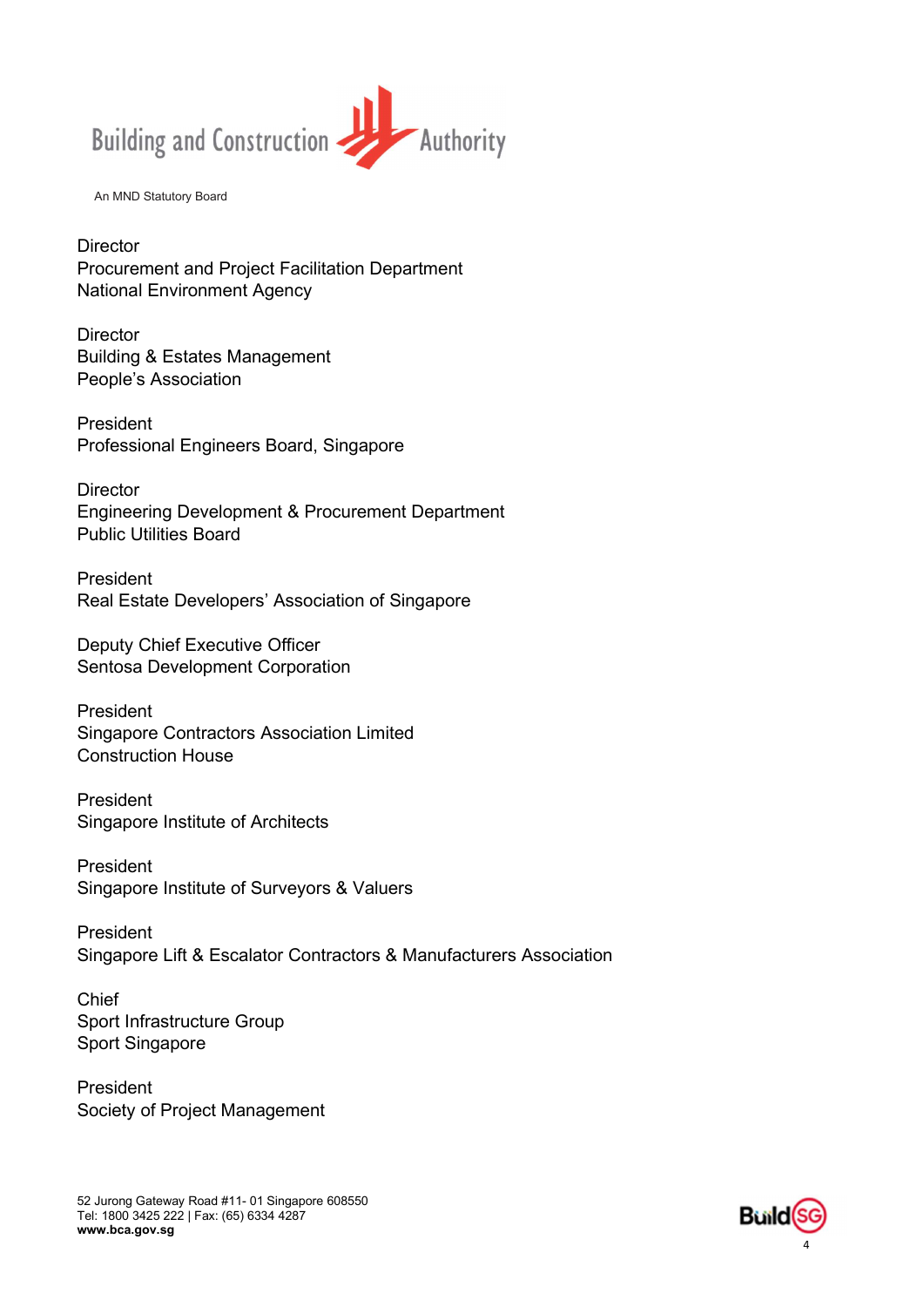

Chief Executive Officer Urban Redevelopment Authority

All CORNET e-info subscribers

All registered lift contractors with BCA RW02

All lift and escalator owners

All Professional Engineers registered with Professional Engineers Board

All Authorised Examiners registered with Ministry of Manpower

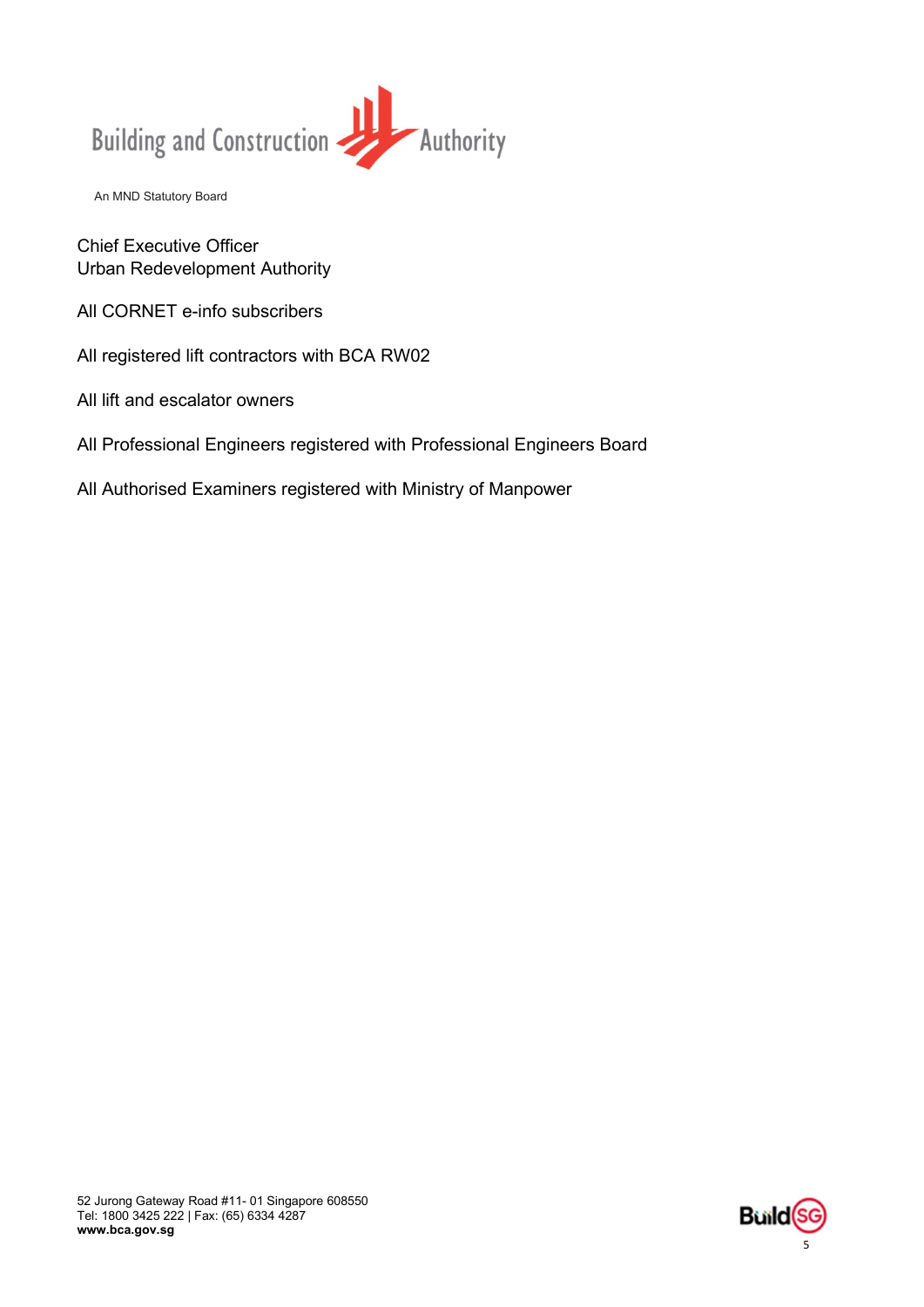

# Annex A

#### Maintenance Requirements for VPL

| <b>Areas of maintenance</b>              | <b>Requirements</b>                                                                                                                                                                                                                                                                                          |
|------------------------------------------|--------------------------------------------------------------------------------------------------------------------------------------------------------------------------------------------------------------------------------------------------------------------------------------------------------------|
| 1. User Control Devices                  | (a) Lift platform movement must only be allowed when the<br>control devices, controlling the movement of the platform, are<br>continuously pressed and hold to run.<br>(b) At all times when the lift is in operation, the emergency stop<br>fitted on the platform must function as intended and be able to |
|                                          | stop the lift platform movement immediately when activated.                                                                                                                                                                                                                                                  |
| 2. Edge Protective<br><b>Devices</b>     | Edge protective devices must be operational at all times and be<br>able to stop the lift platform immediately upon activation of one<br>or more edge protective devices.                                                                                                                                     |
| 3. Landing & Landing<br>Doors            | (a) Lift platform movement must only be allowed when all<br>landing doors are closed and locked, unless during levelling, re-<br>levelling or anti-creeping within the unlocking zone.                                                                                                                       |
|                                          | (b) Lift platform movement must only be allowed when all<br>landing doors are closed and locked, and all locking elements<br>are engaged at least 7mm.                                                                                                                                                       |
|                                          | (c) The landing doors, when locked, must not be opened by an<br>average person's pull or push force.                                                                                                                                                                                                         |
|                                          | (d) During levelling, re-levelling or anti-creeping within the<br>creeping zone, lift platform must be stopped when one landing<br>door is unlocked and the levelling of the lift platform is more<br>than 50mm from the sill level of the unlocked landing door.                                            |
| 4. VPL Emergency<br><b>Alarm Devices</b> | (a) When lift platform emergency alarm button is pressed, the<br>emergency alarm device must function as intended and be<br>audible from outside the lift well.                                                                                                                                              |
|                                          | (b) When lift platform intercom button is pressed, the intercom<br>system must function as intended to allow a two-way<br>conversation between the platform and a readily accessible<br>point outside the lift well that is available to emergency<br>personnel (telephone, intercom, etc.)                  |

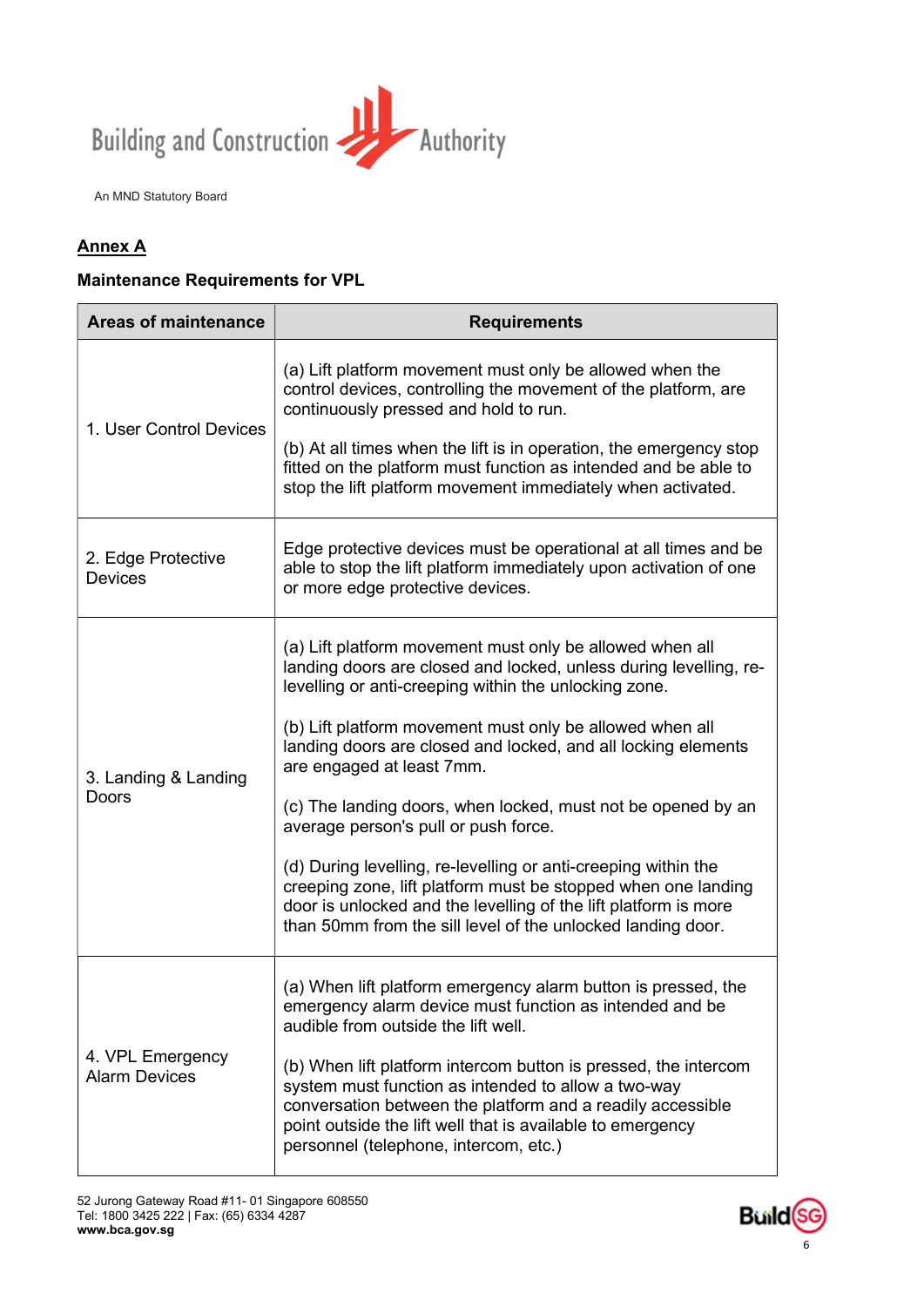

| <b>Areas of maintenance</b>                                                | <b>Requirements</b>                                                                                                                                                                                                                                |
|----------------------------------------------------------------------------|----------------------------------------------------------------------------------------------------------------------------------------------------------------------------------------------------------------------------------------------------|
| 5. VPL Emergency<br>Operation<br>(Applicable to Hydraulic<br>Drive System) | (a) The manually operated emergency lowering valve must<br>function as intended, even in the case of a power failure, during<br>emergency operation.                                                                                               |
|                                                                            | (b) There must be no signs of leakage, corrosion or jamming of<br>the valves and pipes.                                                                                                                                                            |
|                                                                            | (c) A hand-pump must be provided and readily available at all<br>times for lift platform fitted with a safety gear or a clamping<br>device.                                                                                                        |
| 6. Emergency Power<br>Supply for VPL                                       | Power supply for lift platform lighting, emergency alarm device<br>and emergency manual operation must remain functioning<br>when normal power supply to lift car is disrupted.                                                                    |
| 7. Movement of VPL                                                         | Abnormal sounds or vibrations must not occur during any<br>movement of the lift platform.                                                                                                                                                          |
| 8. Stopping/Levelling/<br>Re-levelling<br>Accuracy/Inclination             | (a) The stopping accuracy of the lift platform must be less than<br>or equal to $+$ 10mm.                                                                                                                                                          |
|                                                                            | (b) The re-levelling accuracy of the lift platform must be less<br>than or equal to +20mm.                                                                                                                                                         |
|                                                                            | (c) The maximum horizontal distance between the lift platform<br>and inner surface of enclosed lift way must be less than or<br>equal to 20mm.                                                                                                     |
|                                                                            | (d) For hydraulic drive system of direct acting, if several jacks<br>are used to raise the platform, the inclination of the lift platform<br>must be less than or equal to 1 degree. There must be no sign<br>of corrosion or damage of the jacks. |
|                                                                            | (e) For hydraulic drive system, the creeping distance of the<br>lifting platform must be less than or equal to +20mm below the<br>landing level or below the lower end of the unlocking zone.                                                      |
|                                                                            | (f) For hydraulic drive system, the anti-creeping device must<br>function as intended, even in the case of power failure. The<br>pawl device, if provided, must function as intended to maintain<br>the platform at the landing level.             |

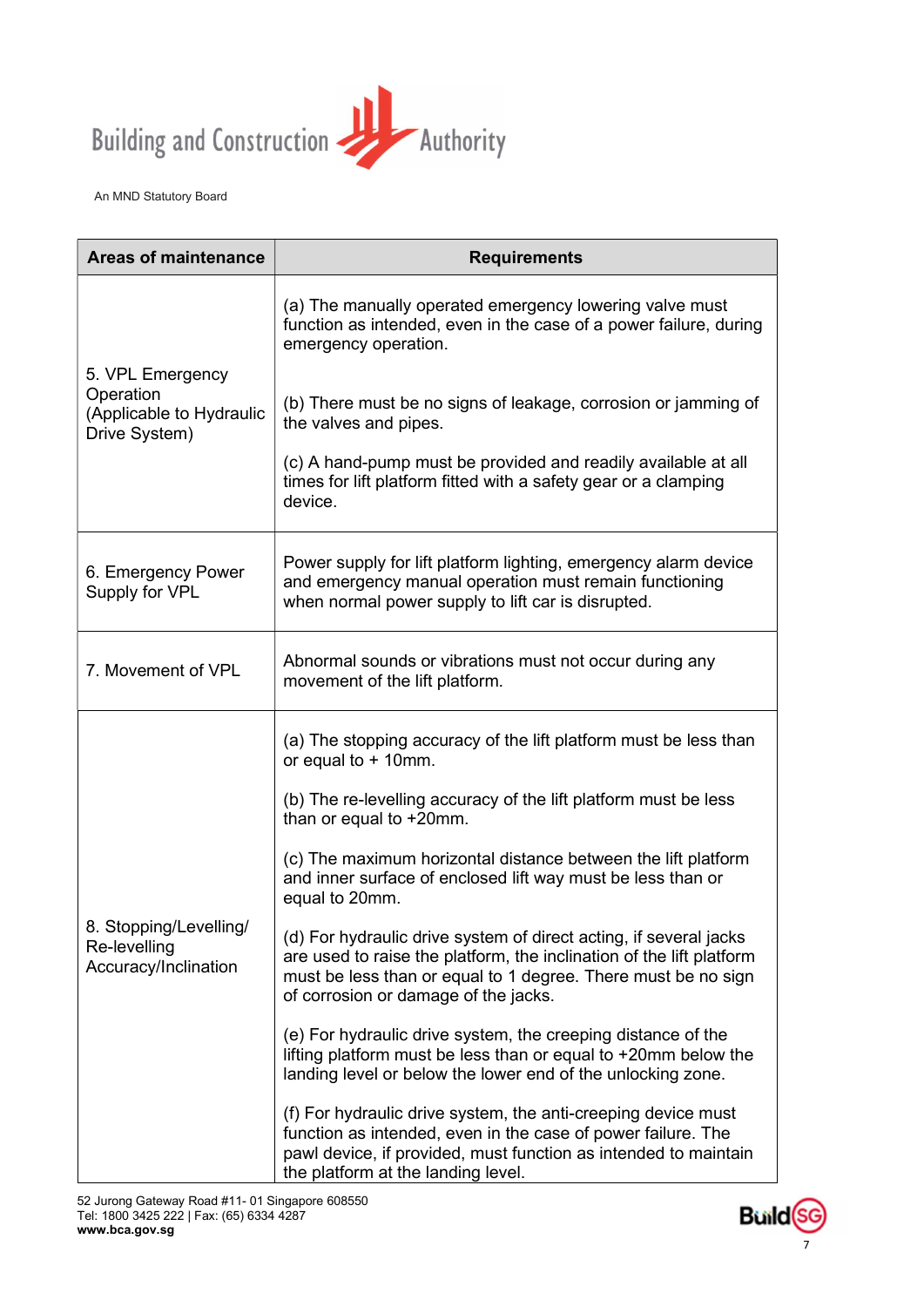

| <b>Areas of maintenance</b>             | <b>Requirements</b>                                                                                                                                                                                                             |
|-----------------------------------------|---------------------------------------------------------------------------------------------------------------------------------------------------------------------------------------------------------------------------------|
| 9. VPL Driving Unit                     | (a) There must be no signs of oil stains and leakage occurring<br>at the machine and drive.                                                                                                                                     |
|                                         | (b) Moveable parts, joints and gear box must be sufficiently<br>lubricated.                                                                                                                                                     |
|                                         | (c) Lift machine and driving system must be securely mounted.                                                                                                                                                                   |
|                                         | (d) There must be no signs of foreign bodies obstructing the<br>moving pinions on the rack, moving chain and associated<br>elements.                                                                                            |
| 10. Brake of VPL<br><b>Driving Unit</b> | (a) Brakes, when activated, must cause lift platform to slow<br>down, stop and stay at stopping position.                                                                                                                       |
|                                         | (b) Brakes must not be contaminated with, or be at risk of being<br>contaminated with, any oil or grease.                                                                                                                       |
|                                         | (c) If lift is fitted with additional brake system for preventing<br>uncontrolled lift platform motion, the brake, when activated,<br>must cause the lift car to stop and stay at stopping position.                            |
|                                         | (d) For Screw & Nut Drive System, there must be no signs of<br>excessive wear and tear of the screw and nut threading.                                                                                                          |
| 11. Overspeed<br>Governor               | (a) At all times when lift is in operation, overspeed governor<br>must function as intended and be able to activate lift safety<br>gears.                                                                                       |
|                                         | (b) Governor ropes must not show any sign of excessive wear<br>and tear, in accordance with manufacturer's recommendations<br>or, where manufacturer's recommendations are not available,<br>the requirements in ISO 4344:2004. |
| 12. Safety Gear                         | (a) Safety gear must be maintained and functioning at all times<br>when lift is in operation.                                                                                                                                   |
|                                         | (b) Safety gear, when activated, must be able to stop and hold<br>the lift platform within the allowable distance in accordance with<br>the standard in compliance.                                                             |

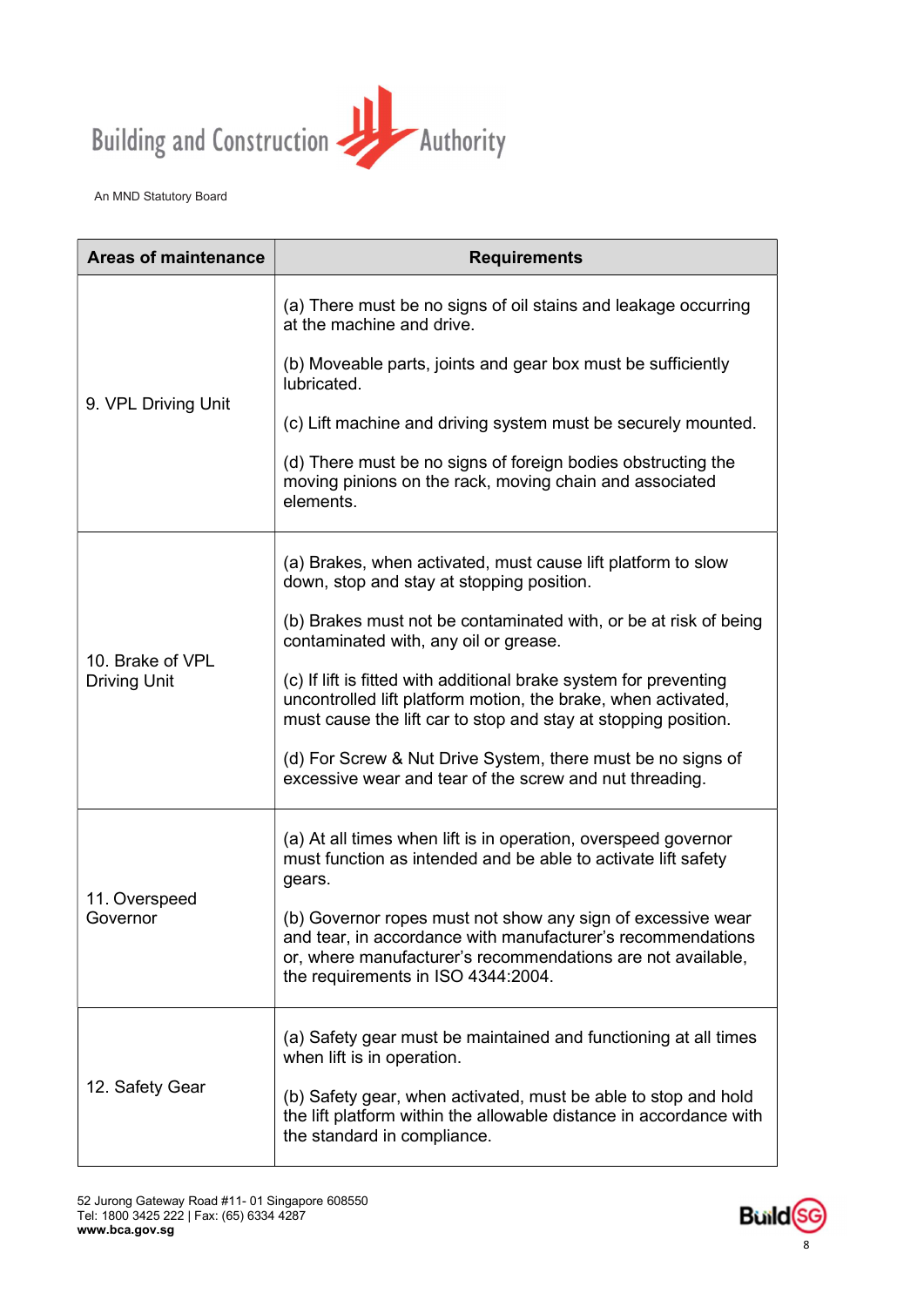

| <b>Areas of maintenance</b> | <b>Requirements</b>                                                                                                                                                                                                                                                                           |
|-----------------------------|-----------------------------------------------------------------------------------------------------------------------------------------------------------------------------------------------------------------------------------------------------------------------------------------------|
| 13. Safety Devices          | (a) All stopping safety devices must be functioning at all times<br>when the lift is in operation.                                                                                                                                                                                            |
|                             | (b) Stopping safety devices, when activated, must be able to<br>stop and hold the movement of the lift platform.                                                                                                                                                                              |
|                             | (c) There must be no signs of excessive wear and tear,<br>corrosion or damage of the stopping safety devices.                                                                                                                                                                                 |
|                             | (d) There must be no signs of misalignment, bypass or<br>tampering of electric safety devices.                                                                                                                                                                                                |
| 14. Rack & Pinion           | There must be no signs of excessive wear and tear, corrosion<br>or damage to the rack and pinion gear teeth.                                                                                                                                                                                  |
| 15. Ropes and Chains        | (a) Main rope must be properly and equally tensioned.                                                                                                                                                                                                                                         |
|                             | (b) Main rope and compensation rope must not show any sign<br>of excessive wear and tear, in accordance with manufacturer's<br>recommendations or, where manufacturer's recommendations<br>are not available, the requirements in ISO 4344:2004.                                              |
|                             | (c) For rope or chain drive system, the electric safety device<br>must function as intended to monitor the status of the rope or<br>chain at all times when the lift is in operation. The electric safety<br>device, when activated, must stop and hold the movement of<br>the lift platform. |
|                             | (d) There must be no signs of excessive wear and tear,<br>corrosion or damage of the pulleys, sprockets and guide<br>elements.                                                                                                                                                                |
| 16. Friction Traction       | (a) There must be no signs of excessive wear and tear,<br>corrosion or damage to the traction bearing components.                                                                                                                                                                             |
|                             | (b) There must be no signs of oil, grease and ice on the rail.                                                                                                                                                                                                                                |